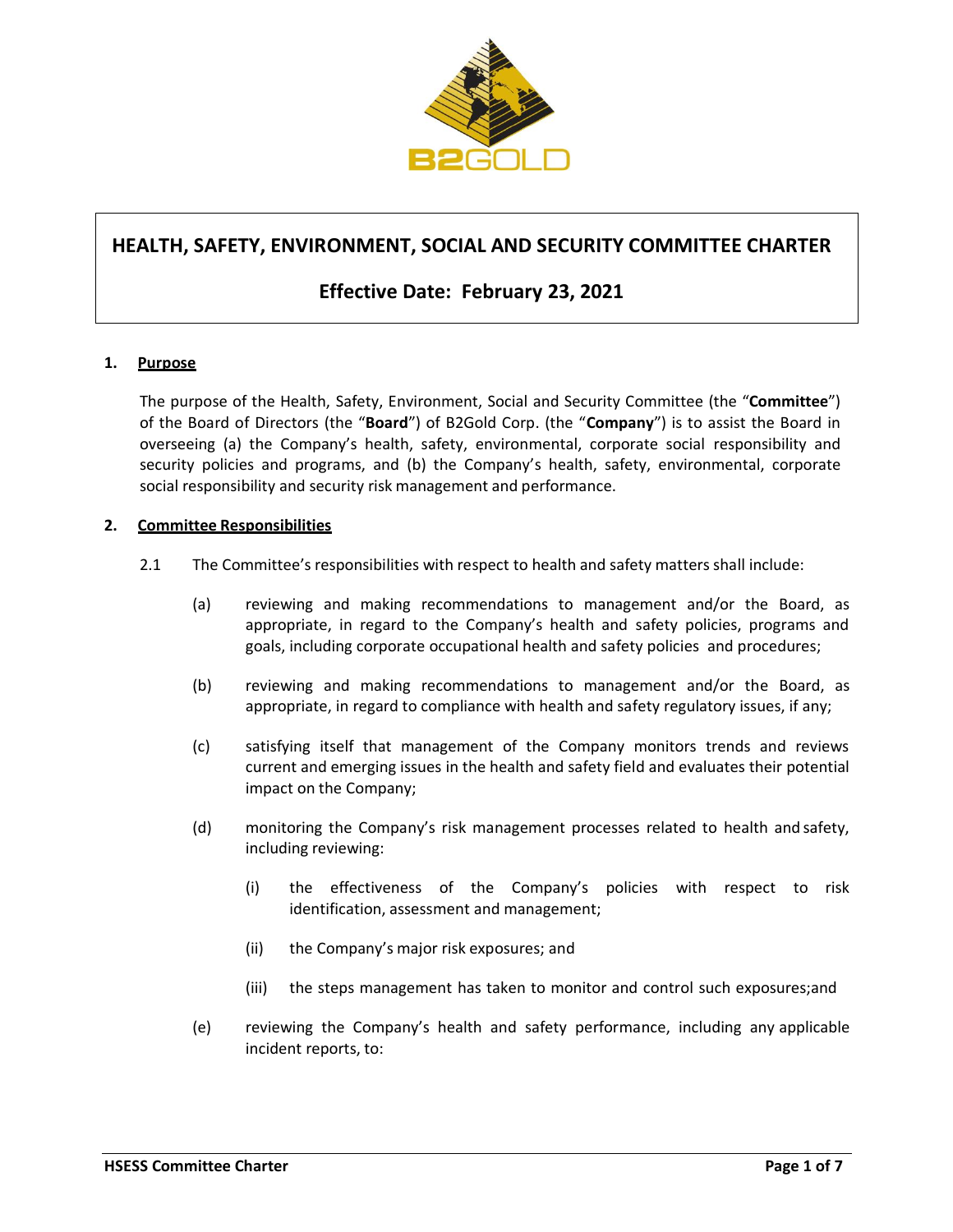

- (i) assess the appropriateness of health and safety policies and programs and to make recommendations for improvement, where appropriate; and
- (ii) determine if any health and safety issues that may be identified as a result of such review are of significance to report to the Board.

The Committee will make recommendations, as the Committee considers appropriate, tothe management of the Company and/or to the Board.

- 2.2 The Committee's responsibilities with respect to environmental matters shall include:
	- (a) reviewing and making recommendations to management and/or the Board, as appropriate, in regard to the Company's environmental management policies, programs and goals, including corporate environmental policies and procedures;
	- (b) reviewing and making recommendations to management and/or the Board, as appropriate, in regard to environmental compliance issues, if any;
	- (c) satisfying itself that management of the Company monitors trends and reviews current and emerging issues in the environmental field, and evaluates their potential impact on the Company;
	- (d) monitoring the Company's management processes with respect to risks and opportunities related to environmental sustainability, including climate-related risks and opportunities, with particular attention to managing and minimizing environmental risks and impacts. This will include, among other things, reviewing the following as they relate to environmental sustainability:
		- (i) the effectiveness of the Company's policies with respect to risk identification, assessment and management;
		- (ii) the Company's major risk exposures; and
		- (iii) the steps management has taken to monitor and control such exposures;
	- (e) reviewing incident reports to:
		- (i) assess whether environmental management policies and procedures were appropriate in such incidents, and to make recommendations for improvement, where appropriate; and
		- (ii) determine if such incidents are of significance to report to the Board; and
	- (f) reviewing the scope of potential environmental liabilities and the adequacy of the environmental management system to manage these liabilities.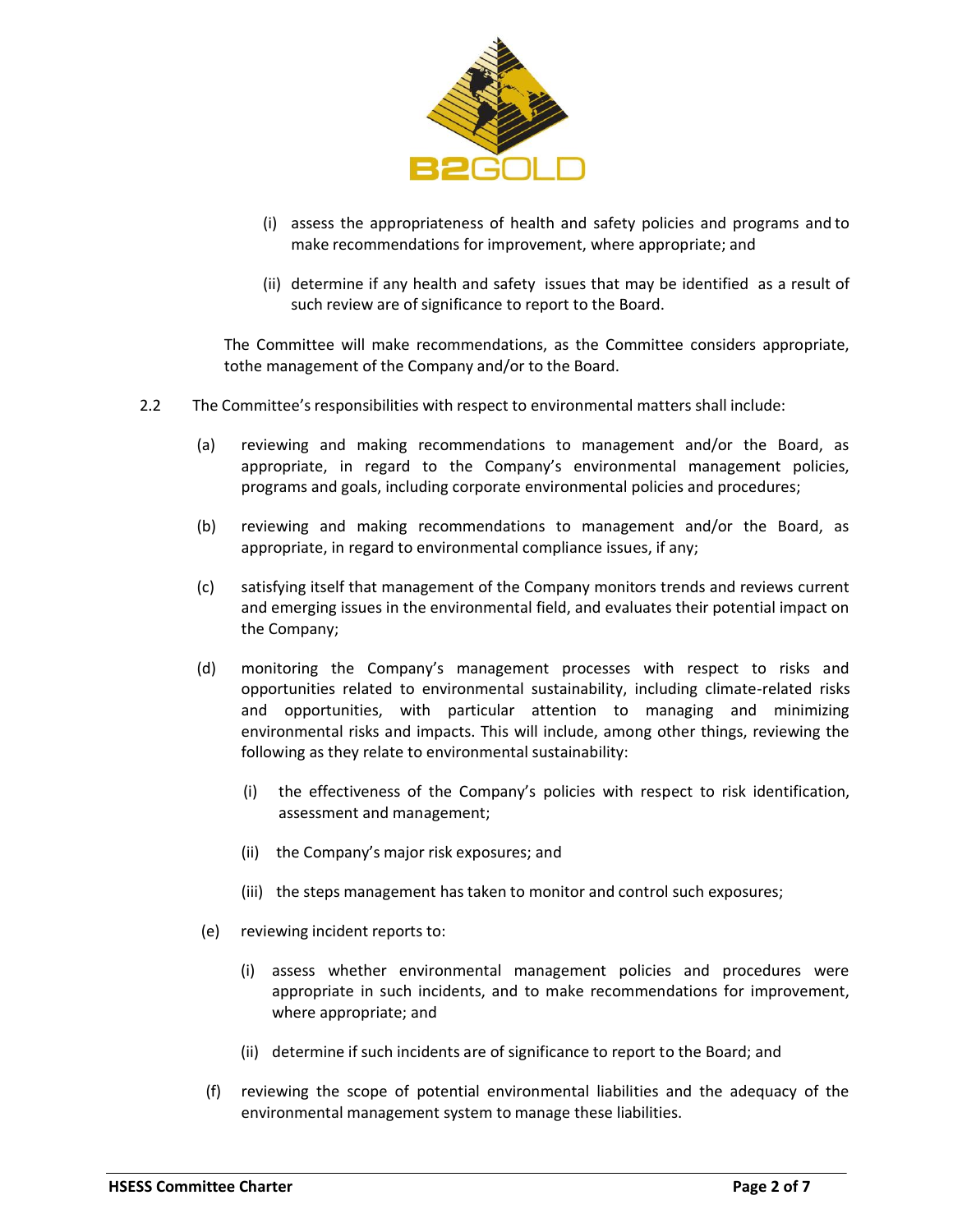

The Committee will make recommendations, as the Committee considers appropriate, to the management of the Company and/or to the Board.

- 2.3 The Committee's responsibilities with respect to social responsibility matters shallinclude:
	- (a) receiving reports from management on the Company's social responsibility policies, programs and goals, including significant sustainable development, community relations and security policies and procedures;
	- (b) satisfying itself that management of the Company monitors trends and reviews current and emerging issues in the corporate social responsibility field and evaluates their potential impact on the Company;
	- (c) monitoring the Company's risk management processes related to socialresponsibility and sustainability, including reviewing:
		- (i) the effectiveness of the Company's policies with respect to risk identification, assessment and management;
		- (ii) the Company's major risk exposures; and
		- (iii) the steps management has taken to monitor and control such exposures;and
		- (d) receiving reports from management on the Company's social responsibility performance to assess the appropriateness of the social responsibility programs.

The Committee will, as the Committee considers appropriate, make recommendations to the management of the Company and/or to the Board.

- 2.4 The Committee's responsibilities with respect to security matters shall include:
	- (a) receiving reports from management on the Company's security procedures and programs;
	- (b) satisfying itself that management of the Company monitors trends and reviews current and emerging issues in the security field (physical and internet) and evaluates their potential impact on the Company;
	- (c) receiving reports from management on the Company's security performance toassess the appropriateness of the physical and internet security programs;
	- (d) monitoring the Company's risk management processes related to physical and internet security, including reviewing: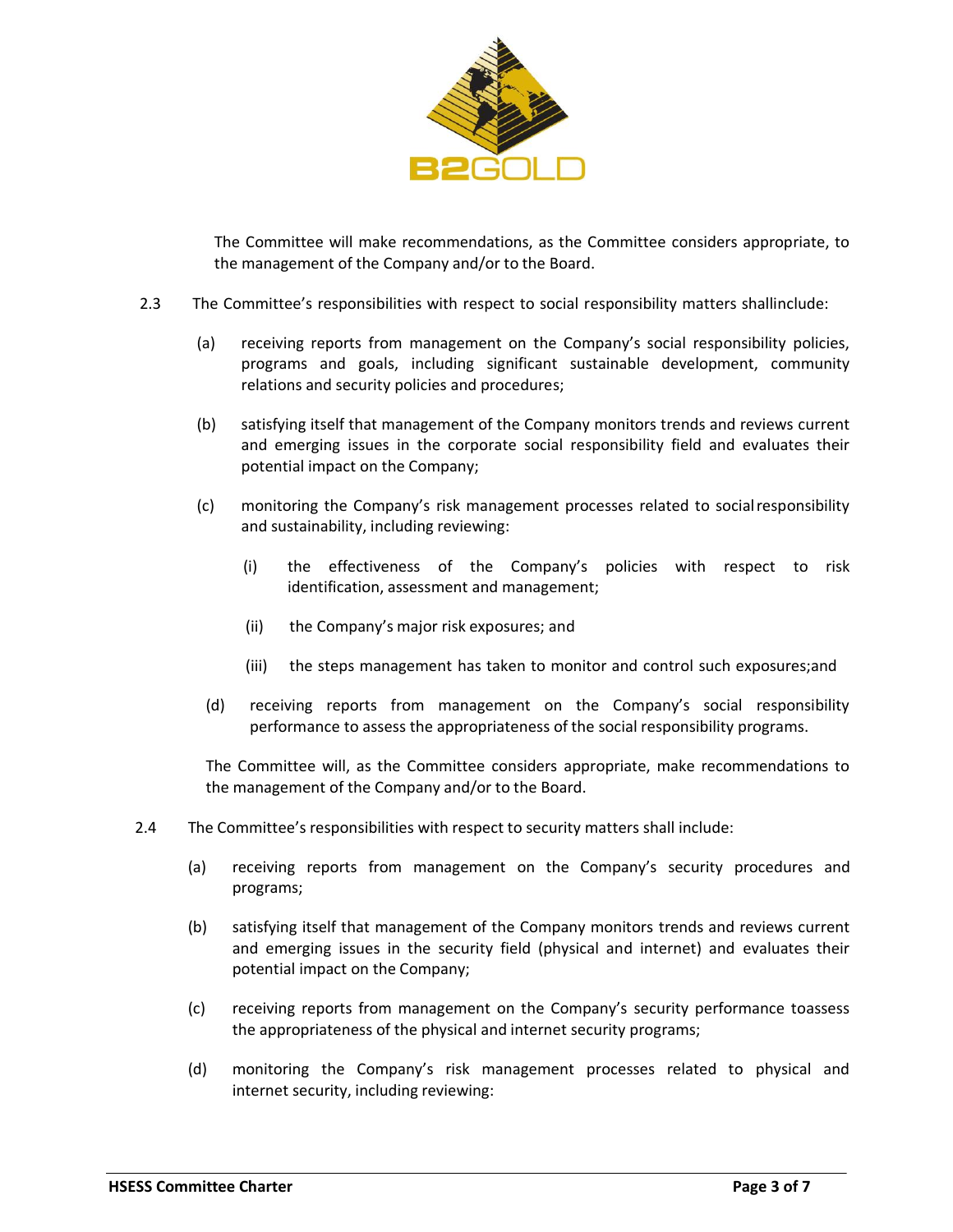

- (i) the effectiveness of the Company's policies with respect to risk identification, assessment and management;
- (ii) the Company's major risk exposures; and
- (iii) the steps management has taken to monitor and control such exposures;and
- (e) Internet Security: receiving report from management with respect to the utilization of new technologies and the Company's compliance with copyright laws and protocols in place in order to protect the Company and its employees from being victimized by the threat of viruses or hacking into the Company's internet servers.

The Committee will, as the Committee considers appropriate, make recommendations tothe management of the Company and/or to the Board.

- 2.5 The Committee will coordinate its risk management work with the Audit Committee of the Board, including in relation to reviewing and approving for recommendation to the Board, the risk management sections (as they relate to health, safety, environment, social and security risks) of the annual report to shareholders, the annual information form, prospectuses and other public reports or documents requiring approval by the Board, and reporting to the Board with respect thereto.
- 2.6 The Committee will review and approve the Company's Responsible Mining Report and any other material reports relating to health, safety, environmental, corporate socialresponsibility and security matters.

### **3. Responsibilities of Committee Chair**

The fundamental responsibility of the Committee Chair is to be responsible for the management and appropriate performance of the Committee and provide leadership to the Committee in fulfilling its Charter and any other matters delegated to it by the Board. To that end, the Committee Chair's responsibilities shall include:

- (a) working with the Chair of the Board, the Chief Executive Officer and the GeneralCounsel and Corporate Secretary of the Company to establish the frequency of Committee meetings and the agendas for meetings;
- (b) providing leadership to the Committee and presiding over Committee meetings;
- (c) facilitating the flow of information to and from the Committee and fostering an environment in which Committee members may ask questions and express their viewpoints;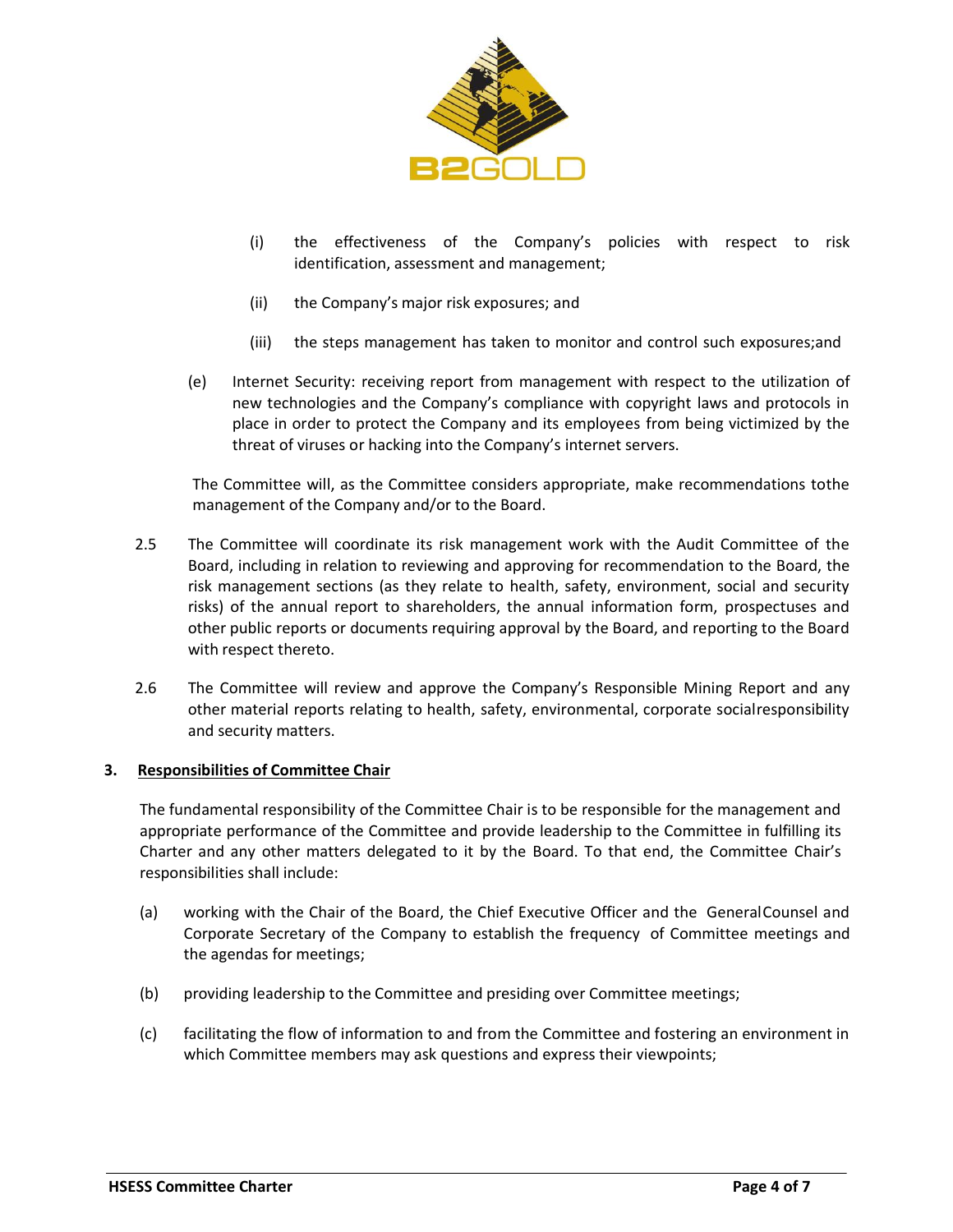

- (d) reporting to the Board with respect to the significant activities of the Committee and any recommendations of the Committee;
- (e) leading the Committee in annually reviewing and assessing the adequacy of its Charterand evaluating its appropriateness in fulfilling its Charter; and
- (f) taking such other steps as are reasonably required to ensure that the Committee carriesout its Charter.

### **4. Powers**

The Committee shall have the power to obtain advice and assistance from outside legal or other advisors in its sole discretion. The Committee may, in its discretion, delegate all or a portion of its duties and responsibilities to a subcommittee or individual member of the Committee.

#### **5. Composition, Procedures and Organization**

- (a) The Committee will consist of at least two members of the Board, a majority of whom will be "independent" within the meaning of all applicable legal and regulatory requirements, including, without limitation, all applicable Canadian and U.S. securities laws and, if applicable, the rules of each stock exchange on which the Company's securities are listed.
- (b) The Board, at its organizational meeting held in conjunction with each annual general meeting of the shareholders, will appoint a Chair and the other members of the Committee for the ensuing year. The Board may at any time remove or replace any member of the Committee and may fill any vacancy in the Committee.
- (c) The Secretary of the Committee shall be elected by the Committee's members, or shall be the Secretary, or the Assistant or Associate Secretary, of the Company or any other individual appointed by the Committee.
- (d) A member shall cease to be a member of the Committee upon ceasing to be a director of the Company.
- (e) Notice of each meeting of the Committee shall be given to each member of the Committee. Subject to the following, notice of a meeting shall be given orally or by letter, electronic mail, telephone facsimile transmission or telephone not less than 48 hours before the time fixed for the meeting. Notice of regular meetings need state only the day of the week or month, the place and the hour at which such meetings will be held and need not be given for each meeting. Members may waive notice of any meeting.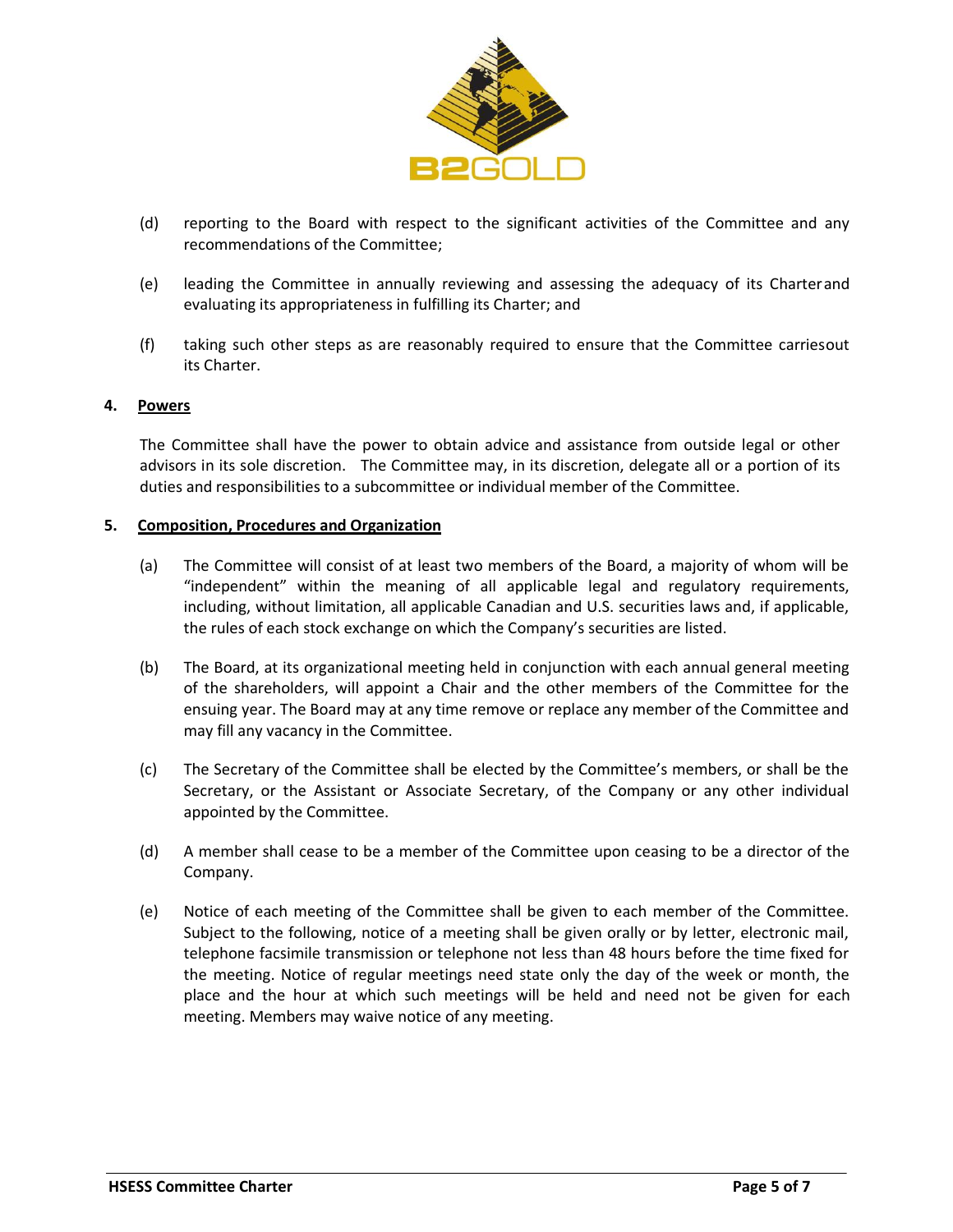

- (f) The Committee may invite from time to time such persons as it may see fit to attend its meeting and to take part in discussion and consideration of the affairs of the Committee. However, any such persons invited may not vote at any meeting of the Committee.
- (g) A meeting of the Committee may be held by means of such telephonic, electronic orother communications facilities as permit all persons participating in the meeting to communicate adequately with each other during the meeting.
- (h) The majority of the Committee shall constitute a quorum for the purposes of conducting the business of the Committee. Notwithstanding any vacancy on the Committee, a quorum may exercise all of the powers of the Committee.
- (i) Any decision made by the Committee shall be determined by a majority vote of the members of the Committee present or by consent resolution in writing signed by each member of the Committee. A member will be deemed to have consented to any resolution passed or action taken at a meeting of the Committee unless the member votes against such resolution or dissents.
- (j) A record of the minutes of, and the attendance at, each meeting of the Committee shall be kept. The approved minutes of the Committee shall be circulated to the Board forthwith.
- (k) The Committee shall report to the Board on all proceedings and deliberations of the Committee at the first subsequent meeting of the Board, or at such other times and in such manner as the Board or the articles of the Company may require or as the Committee in its discretion may consider advisable.
- (l) The Committee will meet at least four times per year, and may meet as many additional times as deemed necessary or appropriate by the Committee or as may be requested by any member of the Committee, the Chief Executive Officer or the Chief FinancialOfficer, in each case at such times and at such locations as may be determined by the Committee or the Chair of the Committee. The procedures at such meetings shall be as determined, from time to time, by the Committee.
- (m) The independent directors of the Committee will have an in-camera session at each meeting (unless such members of the Committee present determine that such a session is not required).
- (n) The Committee will have unrestricted access to the Company's personnel and documents and will be provided with the resources necessary to carry out its responsibilities.